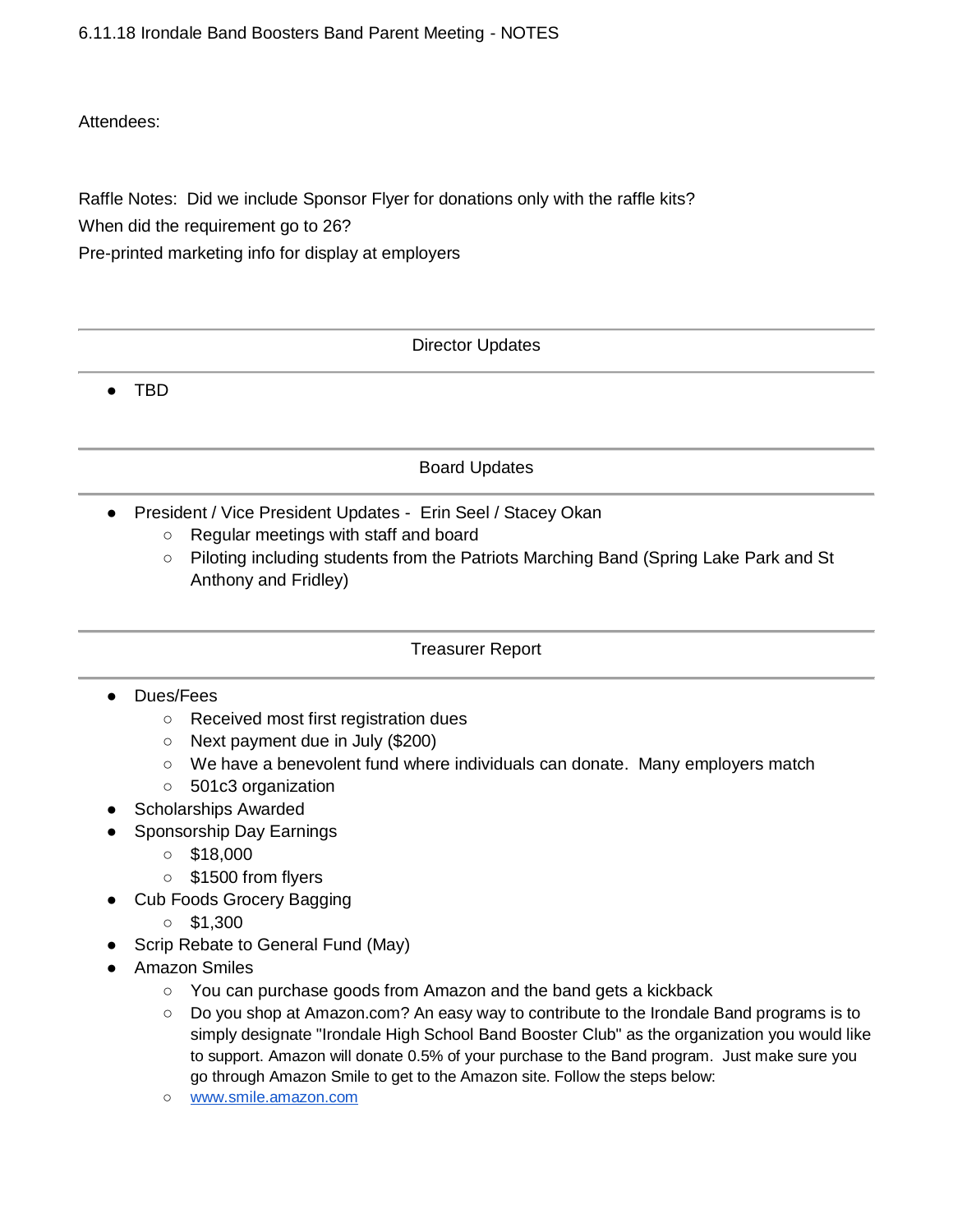- Sign into your account. You will then be prompted to select an organization. Search for **Irondale High School Band Booster Club**. Select it and shop. REMINDER: start shopping a[t](http://smile.amazon.com/) [smi](http://smile.amazon.com/)le.amazon.com
- To make it simple, bookmark it on your computer.
- Amazon will donate 0.5% of the purchase price to our organization. Feel free to pass this onto family and friends.

#### Fall Program Updates

- Registration and Forms
	- Health Forms
		- A few students need to turn these in. Jen T will be seeking these folks out.
	- Volunteer Forms
	- Please turn these in we would like every family to return one
	- ARFs
		- Students responsible for giving to captain/drum majors
		- Students encouraged to notify captain
	- Contact list review for parent communication
- **Current dates/times on [www.irondalebands.org](http://www.irondalebands.org/)**
- Uniform Measurements Reschedule Day 2: 6/19 (5 PM 8 PM)
- Semi-Trailer Clean Up Day: TBA
	- washed/waxed/vacuum/painted/remove decals
- **Captain Sectionals** 
	- These are in addition to scheduled rehearsals
- Mini-Camp (7/16 7/20)
	- Morning
	- Evening
- Band Camp (7/22 7/27)
	- Thursday Night Show Preview! (7-830ish)
	- Community looks forward to it
- Group Raffle Sales 7/29
- National Night Out 8/7
	- Still TBD
	- Playing at NNO parties If you are a block captain, or know one that may want the band to perform a song, please contact [stacey.okan@comcast.net](mailto:stacey.okan@comcast.net)
	- Need volunteers
- Parade- Stockyard Days: 8/9 (evening)
	- Water
	- Eat
	- Locked knees
	- Appropriate under clothing for changing into parade shirts
- Parade- Moundsview Festival in the Park: 8/18 (day)
- Picture Day: 8/21 (2 4:30 pm)
- Group Raffle Sales 8/22